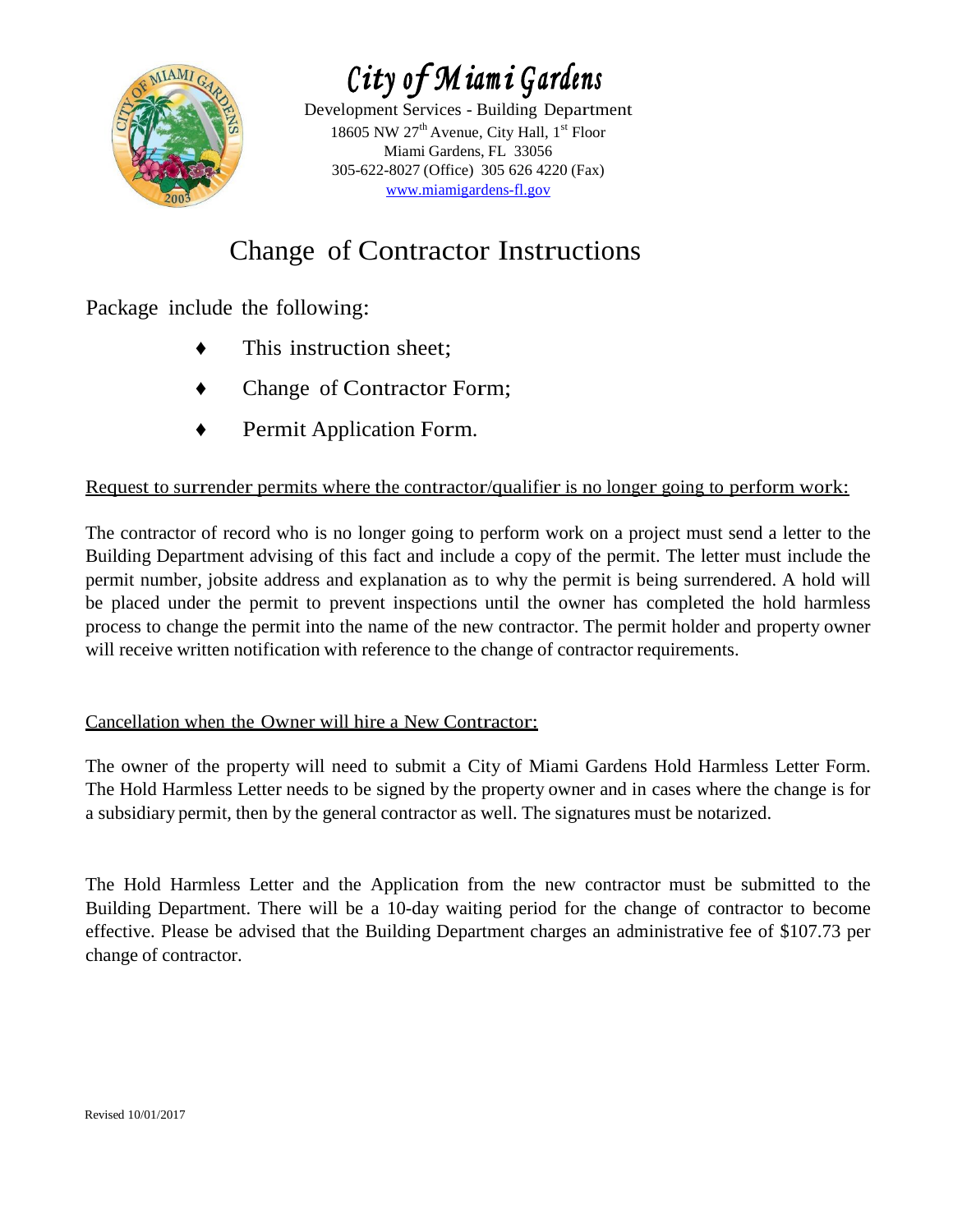

# *City of Miami Gardens*

Development Services - Building Department 18605 NW 27<sup>th</sup> Avenue, City Hall,  $1<sup>st</sup>$  Floor Miami Gardens, FL 33056 305-622-8027 (Office) 305 626 4220 (Fax) [www.miamigardens-fl.gov](http://www.miamigardens-fl.gov/)

# Change of Contractor Hold Harmless

Date:  $\frac{1}{2}$  /  $\frac{1}{2}$  /  $\frac{1}{2}$  /  $\frac{1}{2}$ 

Ref: Property located at (address and legal description):

To whom it may concern:

As legal owner of the subject property, I request the cancellation of permit number (in full):

issued to (name of previous permit holder)

(address of previous permit holder)

on date  $\frac{1}{\sqrt{2\pi}}$  /  $\frac{1}{\sqrt{2\pi}}$  for the following reason

the last inspection date / / . I no longer authorize the previous permit holder to proceed with the covered by the permit. I hereby apply as owner-builder [F. S. 489.103(7) as defined], or authorize (new contractor)

to apply for such permits as construct or complete the construction at subject property.

I, the owner, agree to hold the City of Miami Gardens Building Department, its agents and authorized personnel, hold harmless and relieve them of any responsibility or liability for any legal action or damage, cost or expense (including attorney's fees) resulting from the cancellation of the existing permit or the issuance of a new permit. In the event there has been a change of ownership of the property, the new owner assumes the responsibility for notifying the previous owner of his or her intent to transfer the permit.

Very truly yours,

| Signature of Property Owner                                                 |                                      |
|-----------------------------------------------------------------------------|--------------------------------------|
| Property Owner/Agent Signature Notary                                       |                                      |
| State of Florida, County of Miami -Dade<br>Sworn and subscribed to me this: | Printed Name of Property Owner/Agent |
| Month<br>Year<br>Day                                                        | Signature of Notary Public           |
| Personally Known or Identification:                                         | Notary Public Stamp:                 |
| (Type of ID and expiration date)                                            |                                      |

I, the new contractor, agree to hold the City of Miami Gardens Building Department, its agents and authorized personnel, hold harmless and relieve them of any responsibility or liability for any legal action or damage, cost or expense (including attorney's fees) resulting from the cancellation of the existing permit or the issuance of a new permit. I, the new contractor, furthermore assume responsibility for the entire scope of the permitted work, specifically all work completed and work to be completed. I, the new contractor, further assume responsibility for the corrections, if required, of the work performed under the permit for which I am requesting cancellation. In the event there has been a change of ownership of the property, the new owner assumes the responsibility for notifying the previous owner of his or her intent to transfer the permit.

Very truly yours,

| Signature of Qualifier                                                      |                            |
|-----------------------------------------------------------------------------|----------------------------|
| Qualfier's Signature Notary                                                 |                            |
| State of Florida, County of Miami -Dade<br>Sworn and subscribed to me this: | Printed Name of Qualifier  |
|                                                                             | Signature of Notary Public |
| Month<br>Year<br>Day<br>Personally Known or Identification:                 | Notary Public Stamp:       |
| (Type of ID and expiration date)                                            |                            |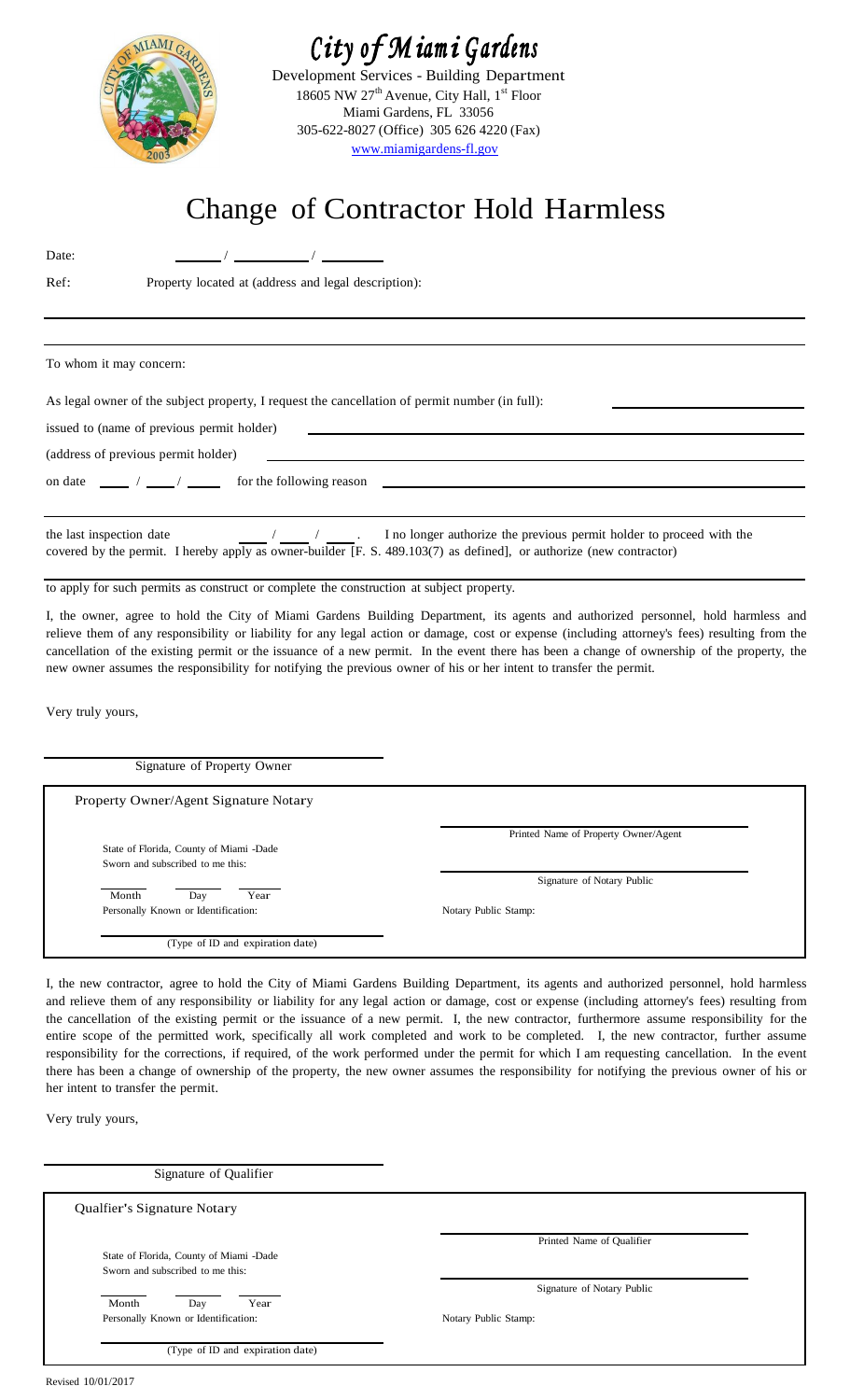| City of Miami Gardens<br>FOR OFFICE USE ONLY<br>IAMI<br>Development Services - Building Department<br>Process No.:<br>18605 NW 27 <sup>th</sup> Avenue, City Hall, 1 <sup>st</sup> Floor<br>Date Applied:<br><u> 1989 - Jan Samuel Barbara, politik e</u> ta p<br>Miami Gardens, FL 33056<br>Clerk:<br>305-622-8027 (Office) 305 626 4220 (Fax)<br>Date Issued:<br>www.miamigardens-fl.gov<br>PERMIT APPLICATION<br>Applied for under: FLORIDA BUILDING CODE |                                                                      |                   |                                |                                                                                                                      |                                                            |
|--------------------------------------------------------------------------------------------------------------------------------------------------------------------------------------------------------------------------------------------------------------------------------------------------------------------------------------------------------------------------------------------------------------------------------------------------------------|----------------------------------------------------------------------|-------------------|--------------------------------|----------------------------------------------------------------------------------------------------------------------|------------------------------------------------------------|
| Location of Improvements: (USE BLACK OR BLUE INK ONLY)                                                                                                                                                                                                                                                                                                                                                                                                       |                                                                      |                   |                                |                                                                                                                      |                                                            |
|                                                                                                                                                                                                                                                                                                                                                                                                                                                              |                                                                      |                   |                                | Job Site Address: Naster Permit No.: Naster Permit No.: Naster Permit No.: Naster Permit No.: Naster Permit No       |                                                            |
|                                                                                                                                                                                                                                                                                                                                                                                                                                                              |                                                                      |                   |                                |                                                                                                                      |                                                            |
|                                                                                                                                                                                                                                                                                                                                                                                                                                                              |                                                                      |                   |                                | PB Page:                                                                                                             |                                                            |
| Current Use:                                                                                                                                                                                                                                                                                                                                                                                                                                                 | Proposed Use:                                                        |                   |                                | <u> 1970 - Jan Barbara Barat, prima prima prima prima prima prima prima prima prima prima prima prima prima prim</u> |                                                            |
| Property Owner Information:                                                                                                                                                                                                                                                                                                                                                                                                                                  |                                                                      |                   |                                |                                                                                                                      |                                                            |
| City:                                                                                                                                                                                                                                                                                                                                                                                                                                                        |                                                                      |                   |                                |                                                                                                                      |                                                            |
|                                                                                                                                                                                                                                                                                                                                                                                                                                                              |                                                                      |                   |                                | Other Telephone:                                                                                                     | <u> Alexandria de la contrada de la contrada de la con</u> |
|                                                                                                                                                                                                                                                                                                                                                                                                                                                              |                                                                      |                   |                                |                                                                                                                      |                                                            |
| Lessee Information:<br>Name:                                                                                                                                                                                                                                                                                                                                                                                                                                 | Address:                                                             |                   |                                |                                                                                                                      |                                                            |
| City:                                                                                                                                                                                                                                                                                                                                                                                                                                                        | State:                                                               |                   |                                | $\sqrt{2ip \text{ Code: }}$                                                                                          |                                                            |
|                                                                                                                                                                                                                                                                                                                                                                                                                                                              |                                                                      |                   |                                |                                                                                                                      |                                                            |
| Contractor Information:                                                                                                                                                                                                                                                                                                                                                                                                                                      |                                                                      |                   |                                |                                                                                                                      |                                                            |
| Name:                                                                                                                                                                                                                                                                                                                                                                                                                                                        | Qualifier's Name:                                                    |                   |                                | <u> 1989 - Andrea Stadt Britain, amerikansk politik (</u>                                                            |                                                            |
|                                                                                                                                                                                                                                                                                                                                                                                                                                                              |                                                                      |                   |                                | <u> 1989 - John Stein, Amerikaansk politiker (</u>                                                                   |                                                            |
| City:                                                                                                                                                                                                                                                                                                                                                                                                                                                        | State:                                                               |                   |                                | $\sqrt{2ip \text{ Code}}$ :                                                                                          |                                                            |
| Telephone:                                                                                                                                                                                                                                                                                                                                                                                                                                                   | $\overline{\phantom{a}}$ Fax:                                        |                   | Other Telephone:               |                                                                                                                      |                                                            |
| Name:<br>Address:<br>City:<br>State:<br><u> 1989 - Johann Barn, amerikansk politiker (</u><br>Work:<br>Other Telephone:<br>Telephone:<br>Type of Improvement:<br>Detailed Scope of Work:                                                                                                                                                                                                                                                                     |                                                                      |                   |                                |                                                                                                                      |                                                            |
| Zoning:                                                                                                                                                                                                                                                                                                                                                                                                                                                      | <b>Construction Cost:</b>                                            |                   |                                | Construction Type:                                                                                                   |                                                            |
| Square Feet:                                                                                                                                                                                                                                                                                                                                                                                                                                                 | Lineal Feet:                                                         |                   | Group Occupancy:               |                                                                                                                      |                                                            |
| No. of Units:                                                                                                                                                                                                                                                                                                                                                                                                                                                | No. of Floors:                                                       | Gallons:          |                                |                                                                                                                      |                                                            |
|                                                                                                                                                                                                                                                                                                                                                                                                                                                              |                                                                      |                   |                                | Building Height:                                                                                                     |                                                            |
| RESIDENTIAL (R)                                                                                                                                                                                                                                                                                                                                                                                                                                              |                                                                      |                   | COMMERCIAL<br>(C)              | MULTI-FAMILY (M)                                                                                                     |                                                            |
| <b>Building</b>                                                                                                                                                                                                                                                                                                                                                                                                                                              | New Construction (BN)                                                | Roofing (RO)      |                                | Change of Contractor (CC)                                                                                            |                                                            |
| Addition (BA)                                                                                                                                                                                                                                                                                                                                                                                                                                                | Renovations (BR)                                                     | Signs (SI)        | Zoning (ZO)<br>Electrical (SE) | Change of Qualifier (CQ)                                                                                             |                                                            |
| Manufactured/Modular (BM)                                                                                                                                                                                                                                                                                                                                                                                                                                    |                                                                      | Public Works (PW) | Landscaping (LA)               | Re-Certification of Plans (RC)                                                                                       |                                                            |
| Electrical (EL                                                                                                                                                                                                                                                                                                                                                                                                                                               | Mechanical (ME)                                                      | Demolition (DE)   | Fence (FE)                     | Revision of Plans (RV)                                                                                               |                                                            |
| Pool (PO)<br>Plumbing (PL)                                                                                                                                                                                                                                                                                                                                                                                                                                   |                                                                      | Shed (SH)         | Miscellaneous (MI)             | Permit Renewal (PR)                                                                                                  |                                                            |
|                                                                                                                                                                                                                                                                                                                                                                                                                                                              |                                                                      | Zip (ZIP)         |                                |                                                                                                                      |                                                            |
| <b>Architect Information:</b>                                                                                                                                                                                                                                                                                                                                                                                                                                |                                                                      |                   |                                |                                                                                                                      |                                                            |
| Name:                                                                                                                                                                                                                                                                                                                                                                                                                                                        |                                                                      |                   | Address:                       |                                                                                                                      |                                                            |
| City:                                                                                                                                                                                                                                                                                                                                                                                                                                                        | State:                                                               |                   |                                |                                                                                                                      |                                                            |
| Telephone:                                                                                                                                                                                                                                                                                                                                                                                                                                                   | <b>Example 2</b> Fax:                                                |                   |                                | Certification No.:                                                                                                   |                                                            |
| <b>Engineer Information:</b>                                                                                                                                                                                                                                                                                                                                                                                                                                 |                                                                      |                   |                                |                                                                                                                      |                                                            |
| Name:                                                                                                                                                                                                                                                                                                                                                                                                                                                        |                                                                      | Address:          |                                |                                                                                                                      |                                                            |
| City:<br>Telephone:                                                                                                                                                                                                                                                                                                                                                                                                                                          | State:<br><u> 1980 - Johann Barnett, fransk kongresu</u><br>$-Fax$ : |                   |                                | Zip Code:<br>Certification No.:                                                                                      |                                                            |
|                                                                                                                                                                                                                                                                                                                                                                                                                                                              |                                                                      |                   |                                |                                                                                                                      |                                                            |
| Flood Zone                                                                                                                                                                                                                                                                                                                                                                                                                                                   | F.B.E.                                                               | Flood Criteria    | Map #                          | Date:                                                                                                                |                                                            |
| Property Market Value                                                                                                                                                                                                                                                                                                                                                                                                                                        | Construction Job Value                                               | Improvement Ratio | Square Footage                 | Bottom of Lowest Structural Horizontal Member Elevation                                                              |                                                            |

Revised 10/01/2017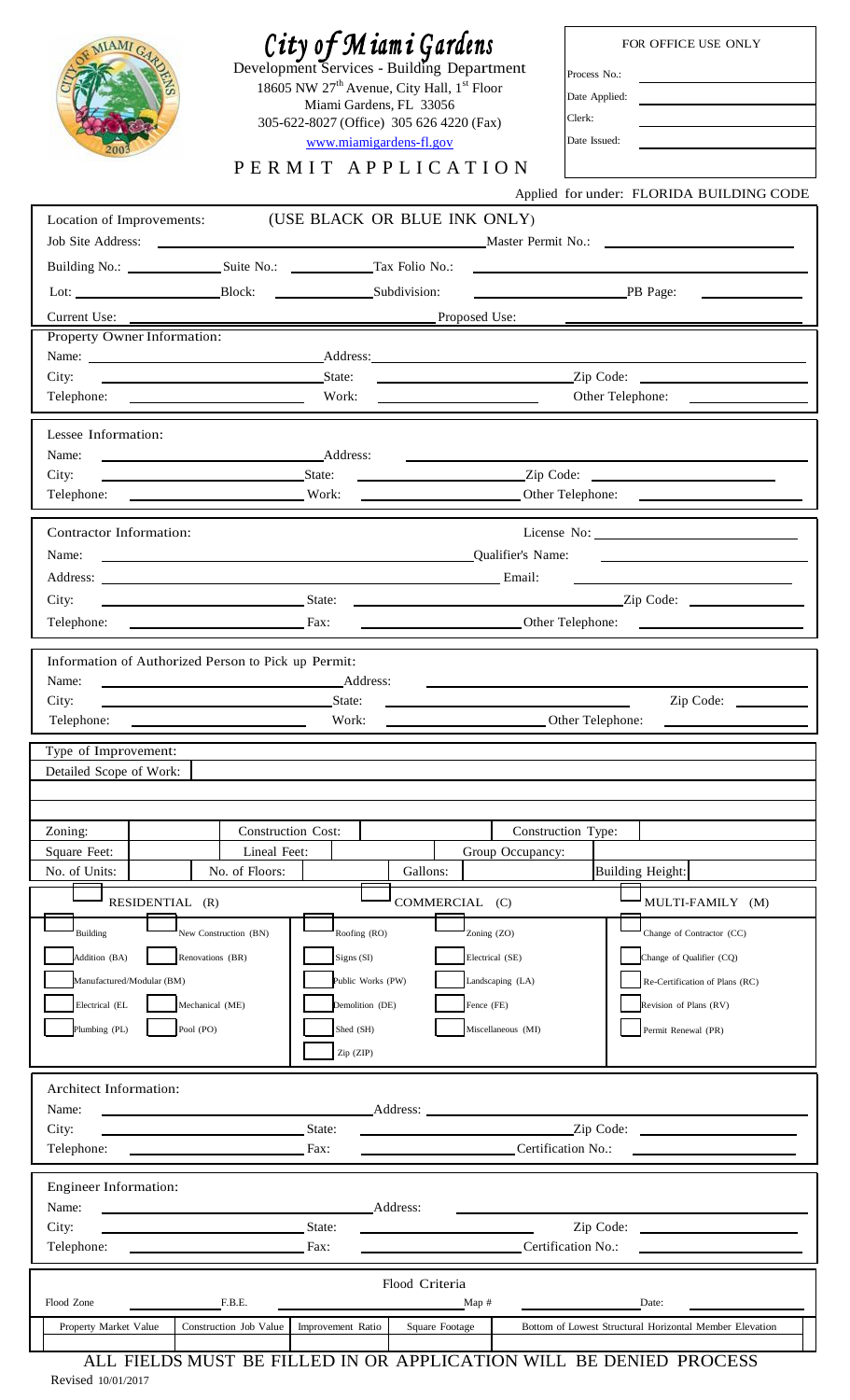|  | <b>ATTENTION</b> | IMPORTANT NOTICE - PLEASE READ CAREFULLY |  | <b>ATTENTION</b> |
|--|------------------|------------------------------------------|--|------------------|
|--|------------------|------------------------------------------|--|------------------|

| A NOTICE OF COMMENCEMENT MUST BE RECORDED WHEN JOB VALUE EXCEEDS \$ 2,500.00. PERMIT CARD, PLANS AND THE<br>RECORDED NOTICE OF COMMENCEMENT MUST BE VISIBLY POSTED, IN GOOD CONDITION AND ACCESSIBLE AT ALL TIMES ON<br>THE JOBSITE.                                                                                                                                                                                                                                                              |                                                                                                                                                                                                                                                                                                                |  |  |  |
|---------------------------------------------------------------------------------------------------------------------------------------------------------------------------------------------------------------------------------------------------------------------------------------------------------------------------------------------------------------------------------------------------------------------------------------------------------------------------------------------------|----------------------------------------------------------------------------------------------------------------------------------------------------------------------------------------------------------------------------------------------------------------------------------------------------------------|--|--|--|
| Work may begin only after receiving a validated permit and permit<br>card. Application submission alone does not grant the right to begin<br>construction                                                                                                                                                                                                                                                                                                                                         | Owner Agents must have an affidavit on file or one must be submitted<br>with the permit application.                                                                                                                                                                                                           |  |  |  |
| Qualifier's Affidavit: Application is hereby made to obtain a permit to do work and installation as indicated on the form. I certify that all work will be performed to meet the<br>standards of all laws regulating construction in this jurisdiction. I understand that separate permits are required for ELECTRICAL, PLUMBING, POOL, EXTERIOR DOOR,<br>MECHANICAL WINDOW, FENCE, DRIVEWAY, ROOFING AND SIGN'S) WORK; and that additional permits may be required by other government agencies. |                                                                                                                                                                                                                                                                                                                |  |  |  |
| Lessee's Affidavit: Lessee certified that he/she has full consent and authorization from the owner of subject property to perform the work mentioned and to hire captioned<br>contractor.                                                                                                                                                                                                                                                                                                         |                                                                                                                                                                                                                                                                                                                |  |  |  |
| specified.                                                                                                                                                                                                                                                                                                                                                                                                                                                                                        | Owner's Affidavit: I certified that the forgoing information is correct. Owner certifies that the aforementioned contractor has the authorization to perform the work as                                                                                                                                       |  |  |  |
| Owner Builder's Hold Harmless:<br>(ONLY VALID FOR OWNER-BUILDER PERMITS)<br>I am personally responsible for knowledge of all applicable laws and regulations.                                                                                                                                                                                                                                                                                                                                     |                                                                                                                                                                                                                                                                                                                |  |  |  |
| I will personally reside in the house after completion and have issuance of a Certificate of Occupancy.                                                                                                                                                                                                                                                                                                                                                                                           |                                                                                                                                                                                                                                                                                                                |  |  |  |
| Certification of Occupancy based on an Owner-Builder permit for a single-family residence within the past three (3) years.                                                                                                                                                                                                                                                                                                                                                                        | Neither I, nor any member of my immediate household family, have made an application for, or have been issued either an Owner-Builder permit or                                                                                                                                                                |  |  |  |
| Building Department's agent.                                                                                                                                                                                                                                                                                                                                                                                                                                                                      | I will be on the premises either supervising or performing the action work at all times. I will submit an accepted form of identification upon request by the                                                                                                                                                  |  |  |  |
| contractor complete the work.                                                                                                                                                                                                                                                                                                                                                                                                                                                                     | I understand that if an inspection is not approved after three (3) attempts, the Inspector may place a Stop Work Order on the job; and require that a licensed                                                                                                                                                 |  |  |  |
| home-owner's insurance does not provide this coverage; please check with you insurance carrier.)                                                                                                                                                                                                                                                                                                                                                                                                  | I understand that any person whom I may wish to hire to aid me in the construction of my home, except common laborers, must hold a valid Dade County<br>Certificate of Competency or be a State Certified contractor. All employees hired by me shall be covered by Workers Compensation Insurance. (Typically |  |  |  |
|                                                                                                                                                                                                                                                                                                                                                                                                                                                                                                   |                                                                                                                                                                                                                                                                                                                |  |  |  |
| I understand all the requirements and responsibilities involved in obtaining an owner-builder permit.                                                                                                                                                                                                                                                                                                                                                                                             |                                                                                                                                                                                                                                                                                                                |  |  |  |
| property. I further understand that failure to comply with all the required regulations may cause the revocation and/or denial of the permit and/or certificate of occupancy.                                                                                                                                                                                                                                                                                                                     | I, have read and understood the forgoing disclosure, and am aware of my responsibilities and liabilities under my application for a building construction work on the described                                                                                                                                |  |  |  |
|                                                                                                                                                                                                                                                                                                                                                                                                                                                                                                   |                                                                                                                                                                                                                                                                                                                |  |  |  |
| Notarized Signature of Property Owner/Agent                                                                                                                                                                                                                                                                                                                                                                                                                                                       |                                                                                                                                                                                                                                                                                                                |  |  |  |
| Signature of Property Owner/Agent                                                                                                                                                                                                                                                                                                                                                                                                                                                                 | Printed Name of Property Owner/Agent                                                                                                                                                                                                                                                                           |  |  |  |
| State of Florida, County of Miami -Dade<br>Sworn and subscribed to me this:                                                                                                                                                                                                                                                                                                                                                                                                                       |                                                                                                                                                                                                                                                                                                                |  |  |  |
| Month<br>Year                                                                                                                                                                                                                                                                                                                                                                                                                                                                                     | Signature of Notary Public                                                                                                                                                                                                                                                                                     |  |  |  |
| Day<br>Personally Known or Identification:                                                                                                                                                                                                                                                                                                                                                                                                                                                        | Notary Public Stamp:                                                                                                                                                                                                                                                                                           |  |  |  |
| (Type of ID and expiration date)                                                                                                                                                                                                                                                                                                                                                                                                                                                                  |                                                                                                                                                                                                                                                                                                                |  |  |  |
| Notarized Signature of Lessee                                                                                                                                                                                                                                                                                                                                                                                                                                                                     |                                                                                                                                                                                                                                                                                                                |  |  |  |
| Signature of Property Lessee<br>State of Florida, County of Miami -Dade<br>Sworn and subscribed to me this:                                                                                                                                                                                                                                                                                                                                                                                       | Printed Name of Property Lessee                                                                                                                                                                                                                                                                                |  |  |  |
|                                                                                                                                                                                                                                                                                                                                                                                                                                                                                                   | Signature of Notary Public                                                                                                                                                                                                                                                                                     |  |  |  |
| Month<br>Year<br>Day<br>Personally Known or Identification:                                                                                                                                                                                                                                                                                                                                                                                                                                       | Notary Public Stamp:                                                                                                                                                                                                                                                                                           |  |  |  |
|                                                                                                                                                                                                                                                                                                                                                                                                                                                                                                   |                                                                                                                                                                                                                                                                                                                |  |  |  |
| (Type of ID and expiration date)                                                                                                                                                                                                                                                                                                                                                                                                                                                                  |                                                                                                                                                                                                                                                                                                                |  |  |  |
| Notarized Signature of Qualifier/Owner-Builder                                                                                                                                                                                                                                                                                                                                                                                                                                                    |                                                                                                                                                                                                                                                                                                                |  |  |  |
| Signature of Property Qualifier<br>State of Florida, County of Miami -Dade<br>Sworn and subscribed to me this:                                                                                                                                                                                                                                                                                                                                                                                    | Printed Name of Property Qualifier                                                                                                                                                                                                                                                                             |  |  |  |
| Month<br>Day<br>Year                                                                                                                                                                                                                                                                                                                                                                                                                                                                              | Signature of Notary Public                                                                                                                                                                                                                                                                                     |  |  |  |
| Personally Known or Identification:                                                                                                                                                                                                                                                                                                                                                                                                                                                               | Notary Public Stamp:                                                                                                                                                                                                                                                                                           |  |  |  |
| (Type of ID and expiration date)                                                                                                                                                                                                                                                                                                                                                                                                                                                                  |                                                                                                                                                                                                                                                                                                                |  |  |  |
| Buiblivst                                                                                                                                                                                                                                                                                                                                                                                                                                                                                         | Месhanical                                                                                                                                                                                                                                                                                                     |  |  |  |
| TgM nia!4 booFI                                                                                                                                                                                                                                                                                                                                                                                                                                                                                   | Electrical                                                                                                                                                                                                                                                                                                     |  |  |  |
| Барис <i>М</i> огкз                                                                                                                                                                                                                                                                                                                                                                                                                                                                               | <b>Jermon.11S</b>                                                                                                                                                                                                                                                                                              |  |  |  |
| Flumbing                                                                                                                                                                                                                                                                                                                                                                                                                                                                                          | <b>Sunuo</b>                                                                                                                                                                                                                                                                                                   |  |  |  |
| spao.idd y<br>ə.marugis<br>Date                                                                                                                                                                                                                                                                                                                                                                                                                                                                   | $s$ panadd $\overline{\textbf{v}}$<br>a.injeu5is<br>ə16C                                                                                                                                                                                                                                                       |  |  |  |
| $\Lambda$ laO 98U 99iliO 10H                                                                                                                                                                                                                                                                                                                                                                                                                                                                      |                                                                                                                                                                                                                                                                                                                |  |  |  |
| ALL FIELDS MUST BE FILLED IN OR APPLICATION WILL BE DENIED PROCESS                                                                                                                                                                                                                                                                                                                                                                                                                                |                                                                                                                                                                                                                                                                                                                |  |  |  |

Revised 10/01/2017